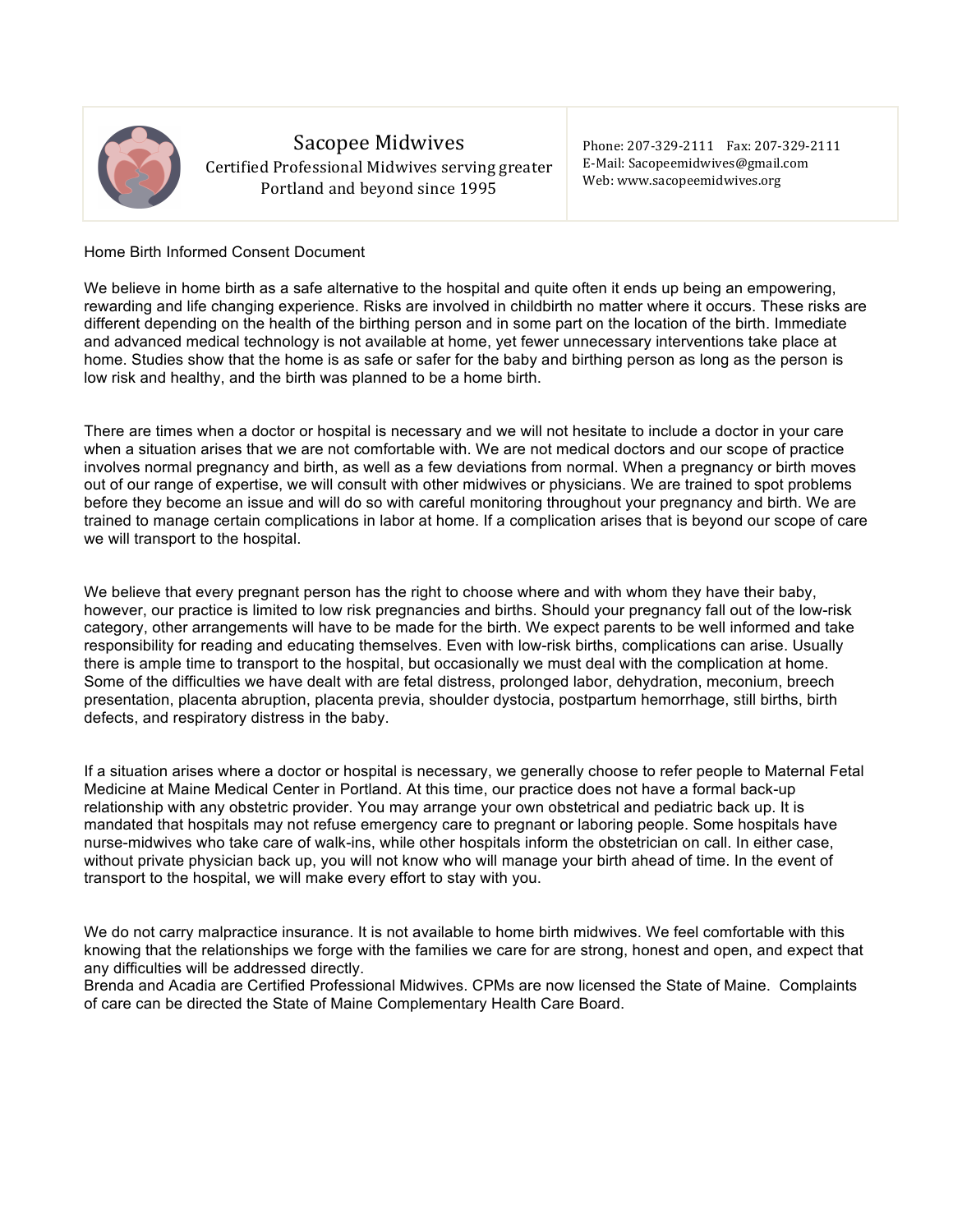We maintain our licenses through mandated continuing education approved by Midwives Alliance of North America and the National Registry of Midwives and the College of Nurse Midwives. Our transport rate is approximately 10% and our cesarean section rate is approximately 3%.

## **As your Midwives we will:**

- Provide routine prenatal visits in your home, Virtual visit or in our offices

- Monitor the course of your pregnancy including: blood pressure, fetal heart monitoring, fundal height

- measurements, urinalysis, and the position of the baby. - Provide desired or appropriate tests when necessary.
- Provide nutritional, childbirth and lactation education.
- Provide emotional support throughout the pregnancy,
- birth, and postpartum.

- Manage the labor and birth of the baby and the placenta

- Suture tears as needed
- Care for you and your baby in the postpartum period
- Process the birth certificate

- Provide newborn eye-ointment, vitamin K, and

theMetabolic Screen for the newborn as desired

- Consult with physicians as or if needed and transfer care when appropriate

# **Informed Choice and Fees**

**As a client receiving care from this practice we ask that you:**

- Be honest and open with information as it applies to your pregnancy and birth
- Ask for what you desire
- Collect all the supplies needed before the birth
- Compensate us for our services as agreed.
- Care for yourself and your child to the best of your abilities
- Read and understand our "Emergency Care Plan for Sacopee Valley Birthing Services

Our fee covers services that are provided by our practice, and include prenatal care, the labor and birth, and postpartum home visits. Outside lab work, ultrasounds, physician and/or certified nurse midwife consultations, vitamins, newborn metabolic screening and birth supplies are not included in our fee. We believe that every family should be able to have a homebirth if that is in their hearts. We will be flexible with payment arrangements. If another birth is taking place during yours, at least one of us will remain with you and we will call in an additional assistant.

One of the basic tenants of midwifery care is the idea of informed choice. We do not feel comfortable with you making decisions without fully understanding the benefits and risks associated with those choices. We believe that one of our main duties is to provide you with enough information so you feel completely comfortable and educated concerning your pregnancy and birth. We encourage you to explore your options, research independently, and ask questions.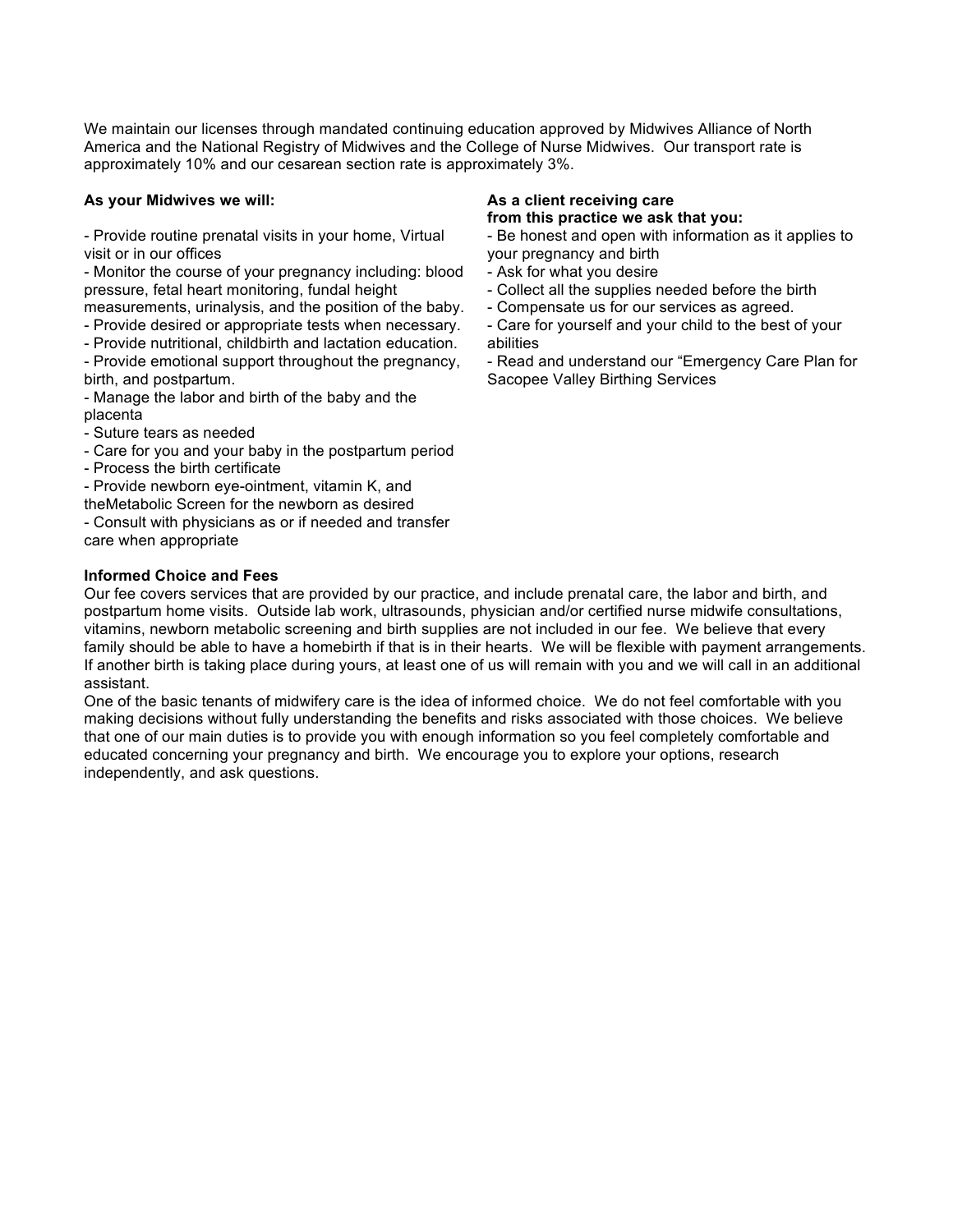We have read Sacopee Valley Birthing Service's Informed Choice for Midwifery Care, and Emergency Care Plan. We confirm that we understand our options in childbirth. We are choosing to have independent certified professional midwives attend us at the birth of our child in our home. We have researched other options including hospital based care providers and birth centers. We feel that home birth is best for our family. We have had a chance to ask any further questions of our midwives and feel confident that we will receive appropriate care and information. As a pregnant person, I agree to care for my child and myself by eating healthy, nutritional food; exercising appropriately; sharing my past medical history; and educating myself about the birth process. I will attend regularly scheduled prenatal visits and I will not abuse cigarettes, drugs and alcohol.

| signature_        | date |
|-------------------|------|
| $\hspace{0.05cm}$ |      |
| signature_        | date |
|                   |      |

Sacopee Midwives Emergency Care Plan

In case of a medical emergency while in the presence and care of a client we will take the following steps: •Stabilize the client and or newborn to the best of our abilities and seek advanced medical care.

•Continue care of the client or newborn during the entire process, until more experienced care takes over. This care will include, adult CPR, measures to cease hemorrhage, Neonatal resuscitation, and treatment of shock.

•Gather more advanced medical care either through transporting the client or newborn to the closest hospital, or by calling Emergency Medical Services, by calling 911. The mode of transport will be case sensitive due to location, driving conditions, speed of the local emergency responders and the clients input as well. We will transport to the closest hospital in case of an emergent situation, and possibly to a more preferred hospital in case of a non-emergent situation in need of transport.

•We will always include the client in the decision of care in case of an emergency, strongly urging and suggesting the safest option in our professional opinion, yet listening to their opinion as well.

•We will never leave the client or newborn until it is deemed appropriate by the family or necessitated by other care providers.

Risk Screening Guidelines for planned homebirths:

The following are conditions that EXCLUDE individuals from having planned homebirths:

- current alcohol and/or drug addiction
- significant hematological disorders/coagulopathies that cannot be monitored safely
- history of deep venous thrombosis or pulmonary embolism
- cardiovascular disease causing functional impairment
- chronic hypertension
- significant endocrine disorders including pre-existing diabetes (Type I or Type II)

• hepatic disorders including uncontrolled intrahepatic cholestasis of pregnancy and/or -abnormal liver function tests

- isoimmunization including evidence of Rh/platelet sensitization
- neurologic disorders or active seizure disorders
- pulmonary disease, active tuberculosis or severe asthma uncontrolled by medication
- renal disease
- collagen vascular disease
- current severe psychiatric illness
- cancer affecting site of delivery
- other significant deviations from normal as assessed by the homebirth provider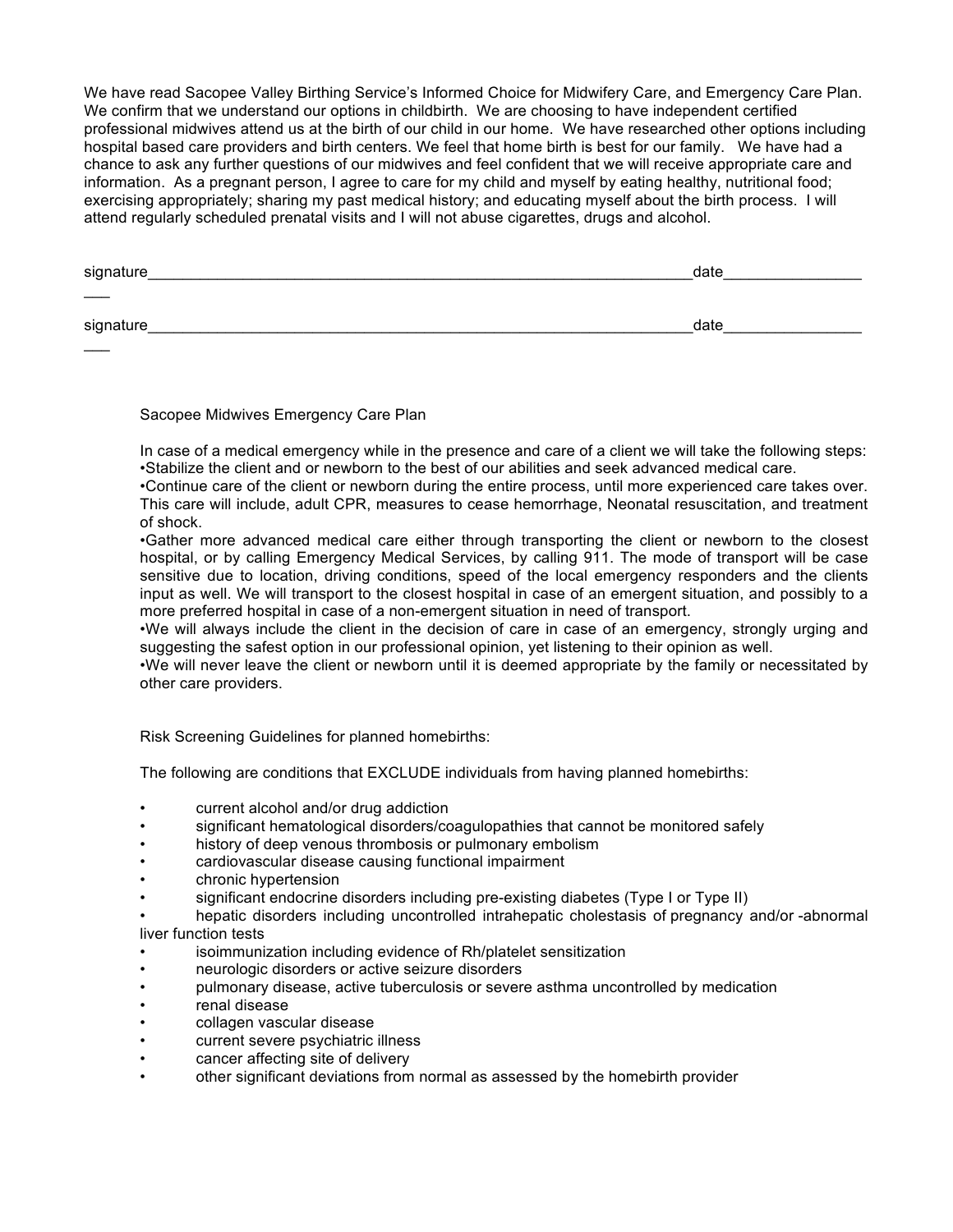The following are situations necessitating consultation with other midwives or health care providers and possible referral and transport:

\*requires emergency transport

# Prenatal--

- polyhydramnios/oligohydramnios
- significant vaginal bleeding
- persistent nausea and vomiting causing a weight loss of >15 lbs.
- postdates pregnancy >42 weeks
- fetal demise after 12 completed weeks of pregnancy
- significant size-dates discrepancy
- abnormal fetal non-stress test
- abnormal ultrasound findings
- acute pyelonephritis
- infections that require treatment beyond the scope of the provider
- evidence of large uterine fibroid that may obstruct delivery or other structural abnormality
- evidence of pregnancy-induced hypertension (BP >140/90 for more than 6 hours at rest) or preeclampsia
- hydatidiform mole
- gestational diabetes uncontrolled by diet
- severe anemia unresponsive to treatment (hgb<10, hct<28)
- known fetal anomalies
- noncompliance with plan of care (eg frequent missed appointments)
- documented placental abnormalities
- significant placental abruption past the first trimester or any evidence of placenta previa in the third trimester
- rupture of membranes before 37 weeks
- positive HIV antibody test
- documented intrauterine growth retardation
- primary genital herpes in the first trimester

## Intrapartum (during labor)—

- prolonged rupture of membranes more than 36 hours and not in active labor
- labor prior to completion of 36 weeks gestation with known dates
- non-vertex presentation or lie at time of delivery including breech
- maternal desire for pain medication or referral
- active initial infection of genital herpes at the onset of labor or herpes lesion in/on genital tract
- sustained maternal fever
- thick meconium stained fluid with delivery not imminent
- abnormal bleeding (hemorrhage requires emergency transfer)
- hypertenstion with or without additional signs/symptoms of pre-eclampsia
- prolonged failure to progress in active labor
- \*persistent non-reassuring fetal heart rate
- \*prolapse of the umbilical cord
- \*maternal seizure
- \*sustained maternal vital sign instability and/or shock

## Postpartum-

- significant client confusion or disorientation
- development of any of the conditions listed previously
- undelivered adhered or retained placenta with or without bleeding
- lacerations, if repair is beyond the level of expertise (3rd or 4th degree) development of maternal

#### fever

signs/symptoms of infection or sepsis